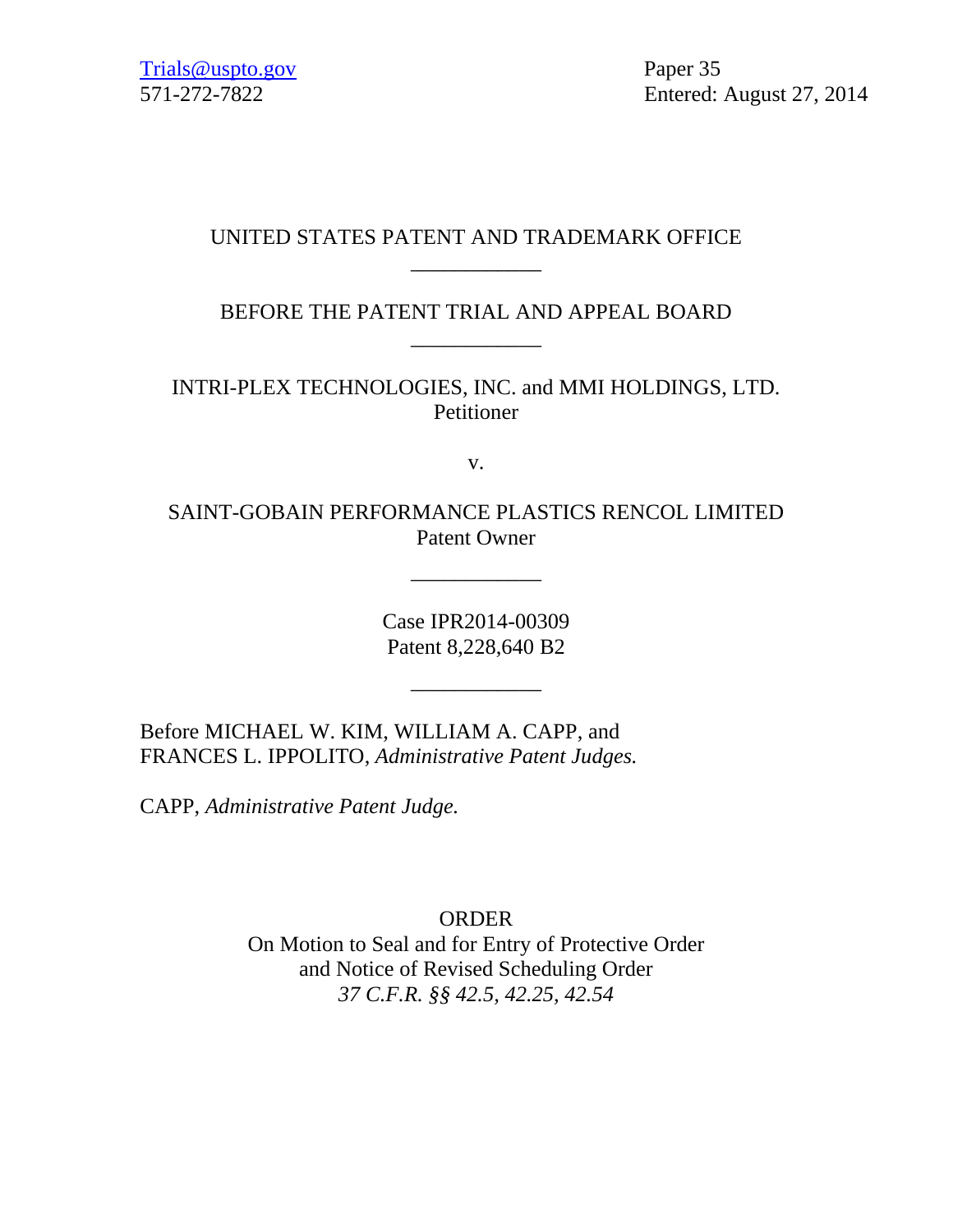### INTRODUCTION

A teleconference was held on August 25, 2014, before Judges Kim, Capp, and Ippolito and attended by counsel for both parties. Counsel for the respective parties certified, at the commencement of the call and pursuant to a previous Order (Paper 29), that no unauthorized persons were in attendance.

The Panel received argument from the parties on the Motion to Seal and for Entry of Protective Order (the "Motion to Seal") filed by Patent Owner Saint-Gobain Performance Plastics Rencol Limited ("Saint-Gobain") on August 11, 2014. Paper 23. The Motion to Seal was accompanied by a proposed Protective Order that deviated from the Board's default protective order. Paper 25; Ex. 2022 (redline). Saint-Gobain certified in the Motion to Seal that it had met and conferred with Petitioner Intri-Plex Technologies, Inc. and MMI Holdings, Ltd. ("Intri-Plex"), but no agreement was made on the scope of the proposed Protective Order. Mot. to Seal 6. In response, Intri-Plex filed its opposition to Saint-Gobain's Motion to Seal on August 19, 2014. Paper 27.

Additionally, in an August 19, 2014 email to Board administrative staff, counsel for Intri-Plex requested a teleconference to ask for our authorization to file the following motions:

- 1- Motion to strike Patent Owner's unredacted response and unredacted Exhibits 2005-2011, 2017, and 2018 for lack of service on Petitioner pending agreement on service of the unredacted documents on Petitioner;
- 2- Motion for additional discovery, including (a) production of documents related to conception and purported commercial success and (b) to compel testimony of Jeffrey S. Abel, a prosecuting attorney of the patent at issue; and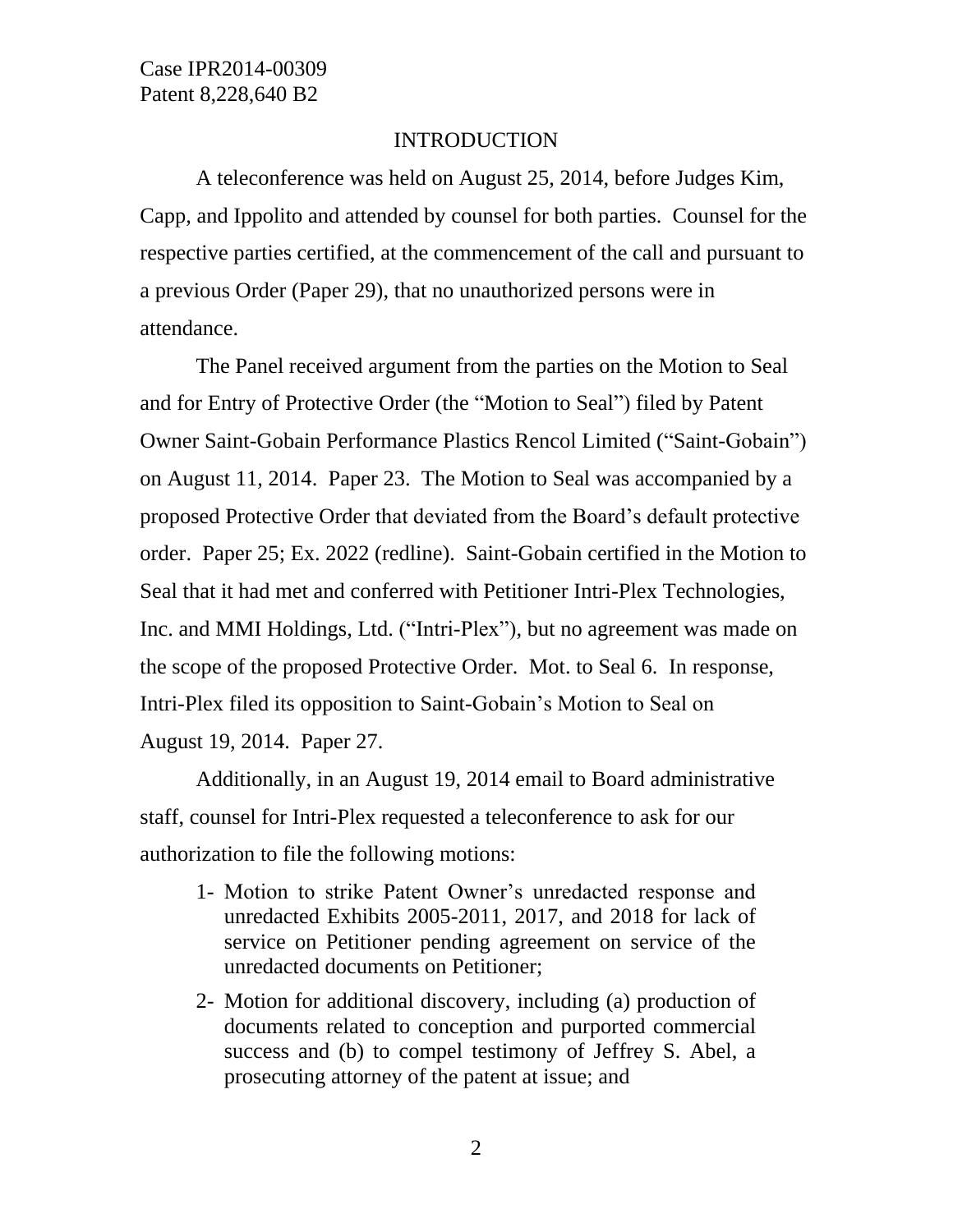l

3- Motion for extension of time to file Petitioner's reply to Patent Owner's response (Due Date 2 in the Scheduling Order).

During the teleconference, the Panel discussed items 1 and 3. Intri-Plex's request for authorization to file a Motion for Additional Discovery was granted previously. Paper 29, 3.

During the teleconference, counsel for Saint-Gobain orally requested that, in the event we denied entry of the proposed Protective Order (Paper 25), that we enter the default Protective Order.<sup>1</sup> Counsel for Saint-Gobain also represented that, in the event that the default Protective Order is entered, it desired to withdraw certain exhibits that had previously been submitted under the Motion to Seal in connection with the initially proposed Protective Order and to substitute, in lieu thereof, alternative exhibits, declarations, and a Patent Owner Response and/or exhibits, declarations, and a Patent Owner Response with fewer redactions.

### **DISCUSSION**

There is a strong public policy in favor of making information filed in an *inter partes* review open to the public, especially because the proceeding determines the patentability of claims in an issued patent and, therefore, affects the rights of the public. *Garmin Int'l, Inc. v. Cuozzo Speed Tech. LLC*, Case IPR2012-00001, slip. op. (PTAB Apr. 5, 2013). Under 35 U.S.C. § 316(a)(1) and 37 C.F.R. § 42.14, the default rule is that all papers filed in an *inter partes* review are open and available for access by the public; a party, however, may file a concurrent motion to seal and the information at

 $<sup>1</sup>$  A copy of the Board's standing or default Protective Order is published in</sup> the *Office Patent Trial Practice Guide*, 77 Fed. Reg. 4848,756, 48,771 (Aug. 14, 2012).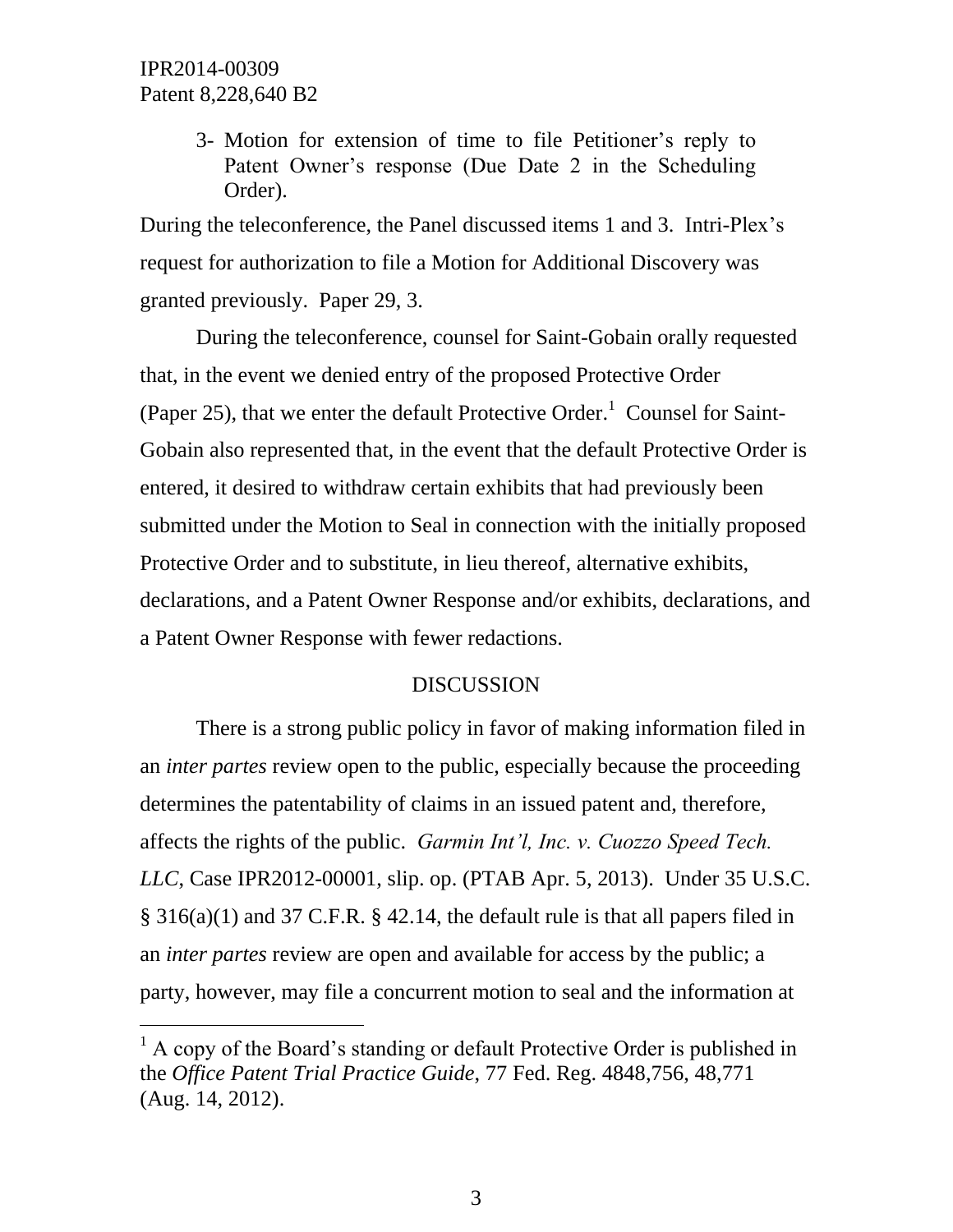l

issue is sealed pending the outcome of the motion. *Id.* It is, however, only "confidential information" that is protected from disclosure. *Id.;* 35 U.S.C. § 316(a)(7).<sup>2</sup> In that regard, the *Office Patent Trial Practice Guide*, 77 Fed. Reg. 48,756, 48,760 (Aug. 14, 2012) provides:

The rules aim to strike a balance between the public's interest in maintaining a complete and understandable file history and the parties' interest in protecting truly sensitive information.

. . . *Confidential Information*: The rules identify confidential information in a manner consistent with Federal Rule of Civil Procedure  $26(c)(1)(G)$ , which provides for protective orders for trade secret or other confidential research, development, or commercial information. 37 C.F.R. § 42.54.

The standard for granting a motion to seal is for "good cause." 37 C.F.R. § 42.54(a). Patent Owner bears the burden of proof in showing that the materials identified in the Motion to Seal should be protected from disclosure as requested. 37 C.F.R. § 42.20(c); *Garmin, supra*.

With the Motion to Seal and proposed Protective Order, Saint-Gobain filed the following unredacted papers, declarations, and exhibits (collectively "papers") with a request that portions thereof be maintained under seal: Patent Owner's Response (Paper 21), Exhibits 2005-2011, 2017 and 2018. Saint-Gobain also filed redacted counterparts to the abovereferenced papers.

The materials sought to be protected fall generally into three categories: (1) Documents prepared in connection with development of the

 $2^{\circ}$  Confidential information will be made public where the existence of the information is identified in a final written decision following a trial. *See Office Patent Trial Practice Guide*, 77 Fed. Reg. 48,756, 48,761 (Aug. 14, 2012)).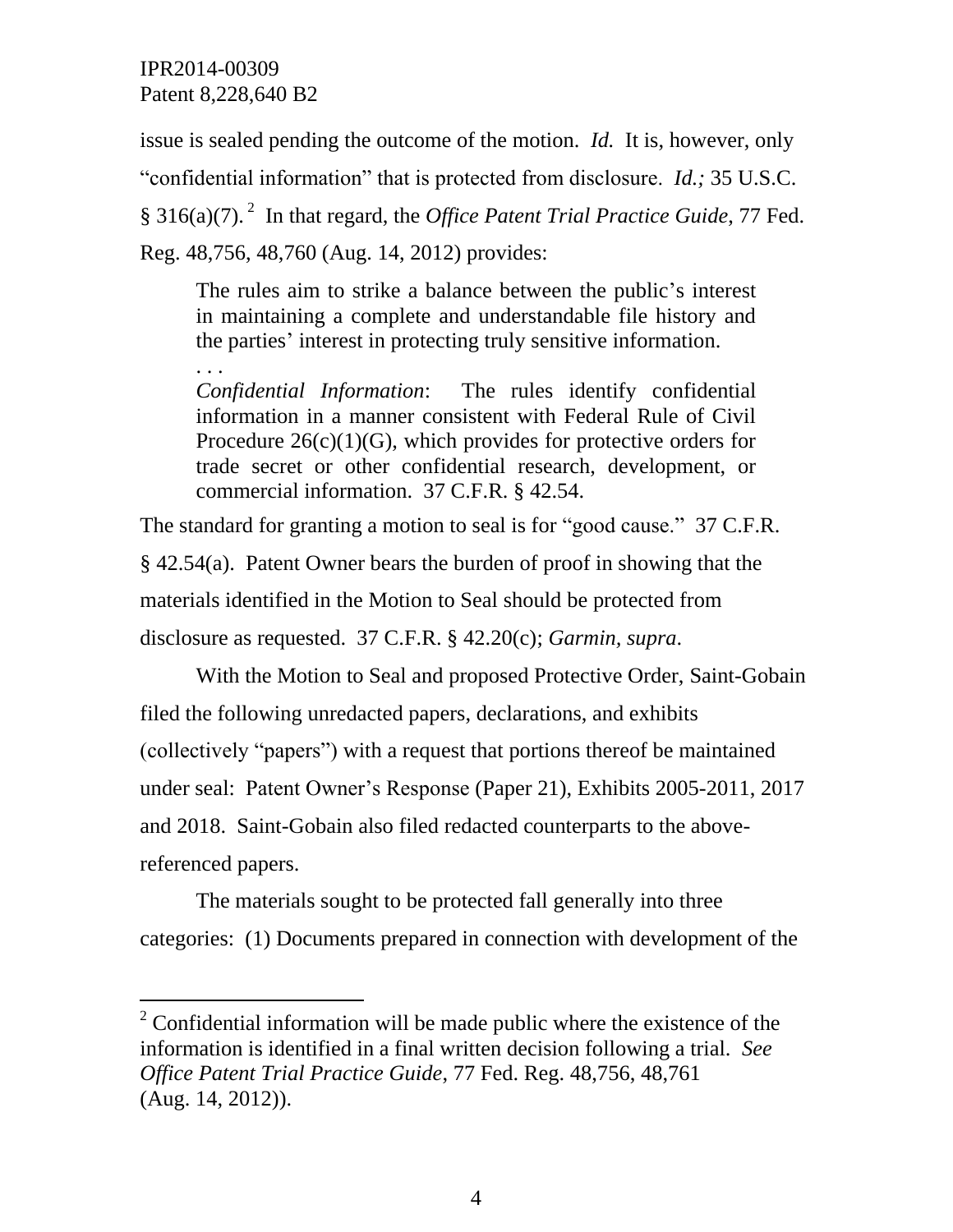patented invention and related declaration testimony;<sup>3</sup> (2) A document that is a competitive analysis vis-à-vis a competing product;<sup>4</sup> (3) Information related to the volume of sales of alleged commercial embodiments of the patented invention.<sup>5</sup>

## *Request for Entry of Non-Standard Protective Order*

Saint-Gobain's Motion to Seal includes a request for entry of a nonstandard Protective Order. We first address this request. We note that the Office Patent Trial Practice Guide states the following concerning protective orders:

(a) Purpose. This document provides guidance on the procedures for filing of motions to seal and the entry of protective orders in proceedings before the Board. The protective order governs the protection of confidential information contained in documents, discovery, or testimony adduced, exchanged, or filed with the Board. *The parties are encouraged to agree on the entry of a stipulated protective order. Absent such agreement, the default standing protective order will be automatically entered.*

*Office Patent Trial Practice Guide*, App'x B (emphasis added).

After considering all the evidence and both parties' positions, we are not persuaded that Saint-Gobain has met its burden of showing persuasively that Saint-Gobain will suffer substantial harm if the Board does not enter Saint-Gobain's proposed, non-standard Protective Order. The request is not supported by testimony or other evidence that shows that Saint-Gobain will

l

 $3$  These include Exs. 2005–2010, and 2018 (Slayne Declaration).

 $^{4}$  Ex. 2011.

 $<sup>5</sup>$  Ex. 2017 (Woodhead Declaration).</sup>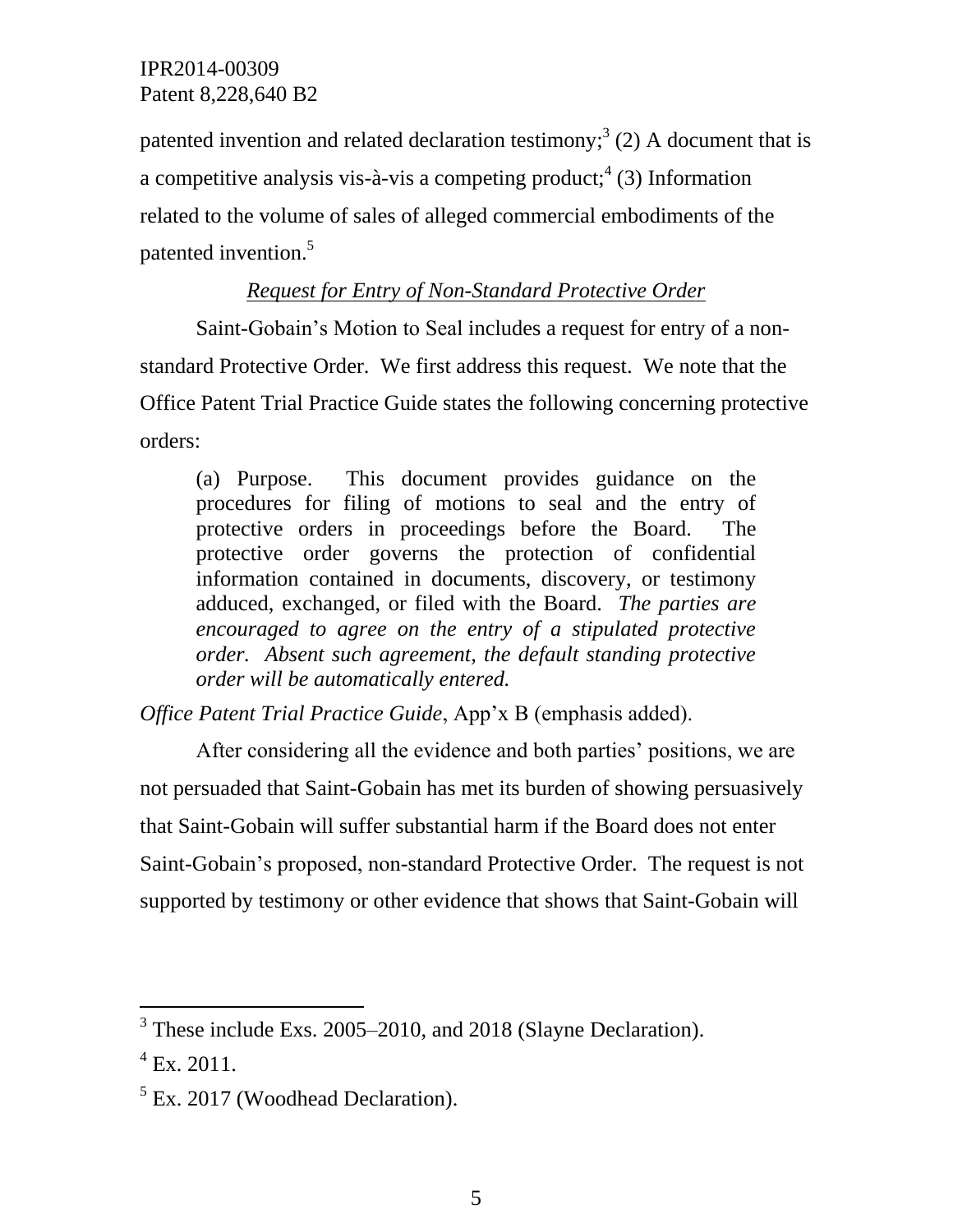l

be injured if the default protective order is entered.  $6$  Specifically, the request is supported by only vague representations of counsel that the information sought to be protected is "non-public confidential" information, without tying these representations to Saint Gobain's proposed changes to the default protective order. Paper 23, ¶¶ A-J; *See In re Estate of Martin Luther King, Jr., Inc. v. CBS, Inc*., 184 F.Supp.2d 1353, 1362 (N.D.Ga. 2002) (calling a document confidential does not make it so in the eyes of the court). During the conference call, Saint-Gobain expressed concern, for the first time, that its confidential information may be disclosed to employees or consultants of Intri-Plex who are in a position to exploit such information to Intri-Plex's advantage at Saint-Gobain's expense. Saint-Gobain has failed to persuade us, however, why its concerns are not addressed adequately by our default Protective Order, in particular, paragraph 2(E) thereof, which expressly sets forth procedures regarding providing access of confidential information to Other Employees of a Party.

For these reasons, Saint Gobain's request for entry of a non-standard Protective Order is DENIED. We enter the default Protective Order, but without imposing Saint-Gobain's proposed conditions. Nevertheless, we will allow Saint Gobain to substitute the above-referenced papers to the extent indicated below.

#### *Motion to Seal*

At this juncture, we have not yet seen Saint-Gobain's proposed substitute papers. Nonetheless, as we enter the default Protective Order, for

<sup>&</sup>lt;sup>6</sup> For example, at the teleconference, Saint-Gobain indicated that it could adequately demonstrate the commercial success of its invention as a secondary consideration of non-obviousness by relying on unit sales data in lieu of confidential profit and sales revenue data.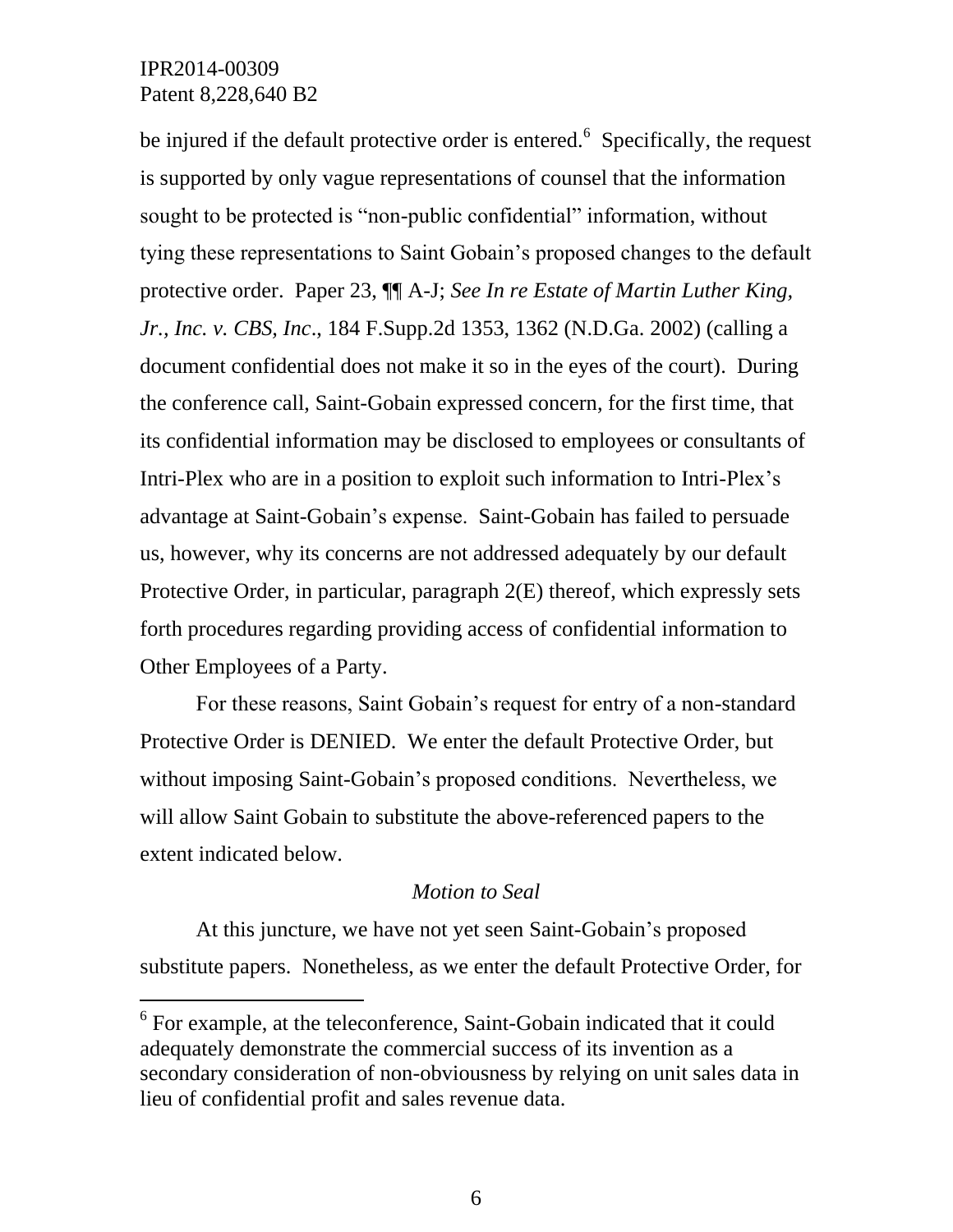the reasons set forth above, it appears that information currently the subject of the Motion to Seal will be substituted or expunged by Saint-Gobain. Accordingly, we will permit Saint-Gobain to substitute the above-referenced papers by September 3, 2014, and defer our consideration of the Motion to Seal until after the substitutes have been filed. The substitute papers may only be a subset of the previously filed unredacted papers. No new legal theories or arguments are permitted. Upon filing of these substitute papers, Intri-Plex will have immediate access to them under the terms of the default Protective Order, and the Motion to Seal will be decided at a later date.

## *Intri-Plex's Request for Extension of Time*

Intri-Plex expresses concern that it has been prejudiced by the delay attributed to Saint-Gobain's efforts to protect its alleged confidential information from disclosure. Specifically, Intri-Plex asserts that it was not served with the unredacted papers until one week after the filing of the Patent Owner Response, under the condition that the unredacted papers were for outside counsel's eyes only, a condition that Intri-Plex's counsel's indicated as limiting their ability to respond effectively to the Patent Owner Response. Additionally, Intri-Plex asserts it will be further prejudiced with delay if Saint-Gobain is allowed to submit substitute papers. Under the circumstances, we grant Intri-Plex's request for an extension of time.

Under the current Scheduling Order, Intri-Plex's "Due Date 2" for submitting Petitioner's Reply to Patent Owner's Response to Petition is October 10, 2014. We note that, in the present case, Saint-Gobain has not filed a motion to amend the '640 Patent. Accordingly, there is no need for Due Date 3, which is October 31, 2014. The time period between August 11, 2014 and September 3, 2014 is roughly congruous with the time

7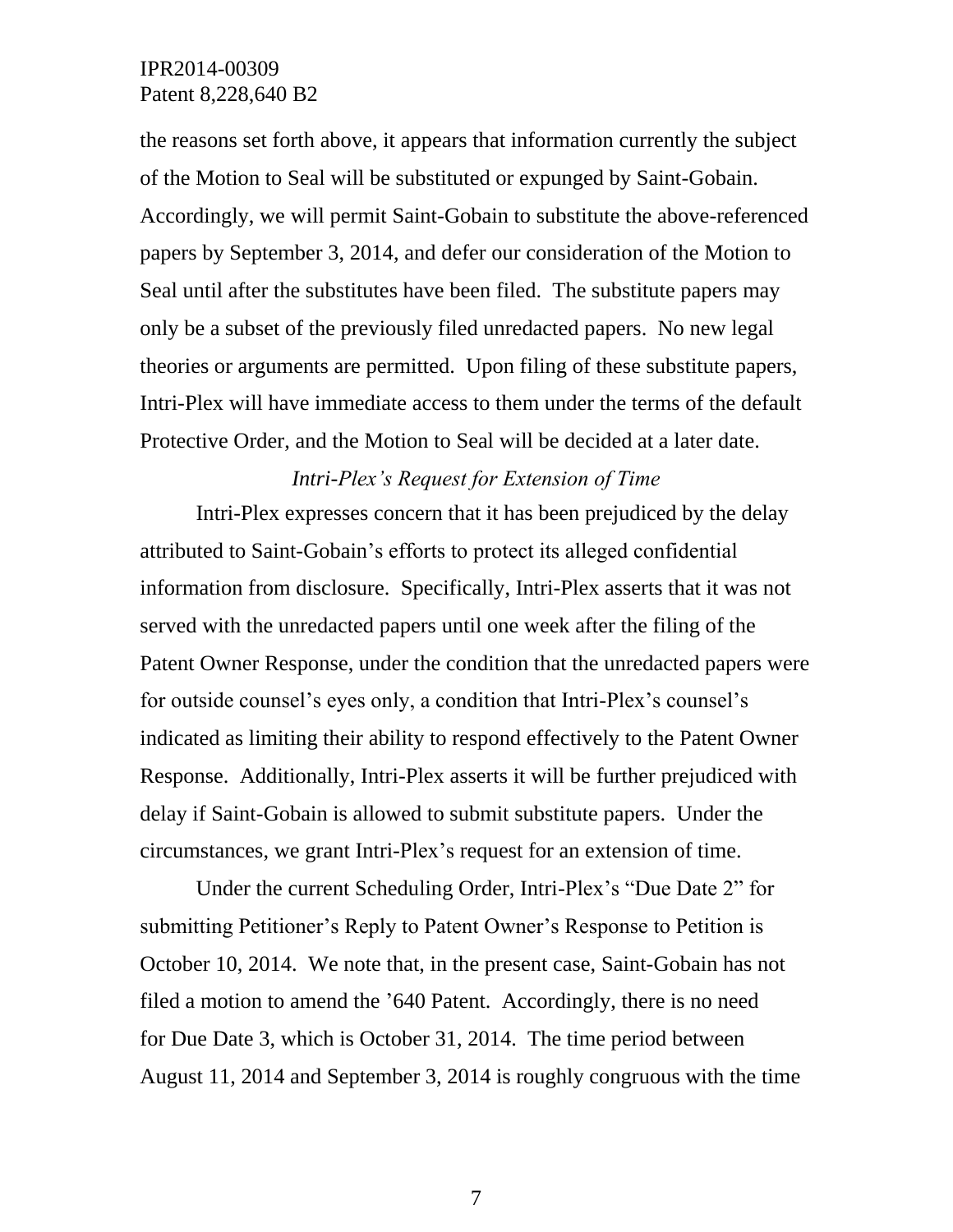period between Due Date 2 and Due Date 3. Accordingly, we extend the due date for Intri-Plex to file a Reply to Patent Owner's Response to Petition to October 31, 2014, provided Intri-Plex does not rely on testimony of any rebuttal witnesses. If Intri-Plex intends to rely on testimony of any rebuttal witnesses, the due date is extended to October 21, 2014 to provide sufficient time for Saint-Gobain to cross-examine any rebuttal witnesses.

> *Intri-Plex's Request for Authorization to file Motion to Strike for Lack of Service*

In light of the above, Intri-Plex's request for authorization to file a Motion to Strike for Lack of Service is DENIED.

#### ORDER

In view of the foregoing considerations, we enter the following ORDER:

1. Saint-Gobain's request for entry of a non-standard Protective Order set forth in Paper 23 is DENIED.

2. The Board's default Protective Order is hereby ENTERED.

3. Intri-Plex's request to file a Motion to Strike Patent Owner's unredacted response and unredacted Exhibits 2005-2011, 2017, and 2018 for Lack of Service is DENIED.

4. Intri-Plex's request for extension of time is GRANTED, and the Scheduling Order entered in this case (Paper 16) is hereby MODIFIED so that Intri-Plex's Due Date 2 for submitting Petitioner's Reply to Patent Owner's Response to Petition shall be October 31, 2014, provided Intri-Plex does not rely on testimony of a rebuttal witness. If Intri-Plex intends to rely on testimony of a rebuttal witness, the due date is extended to

8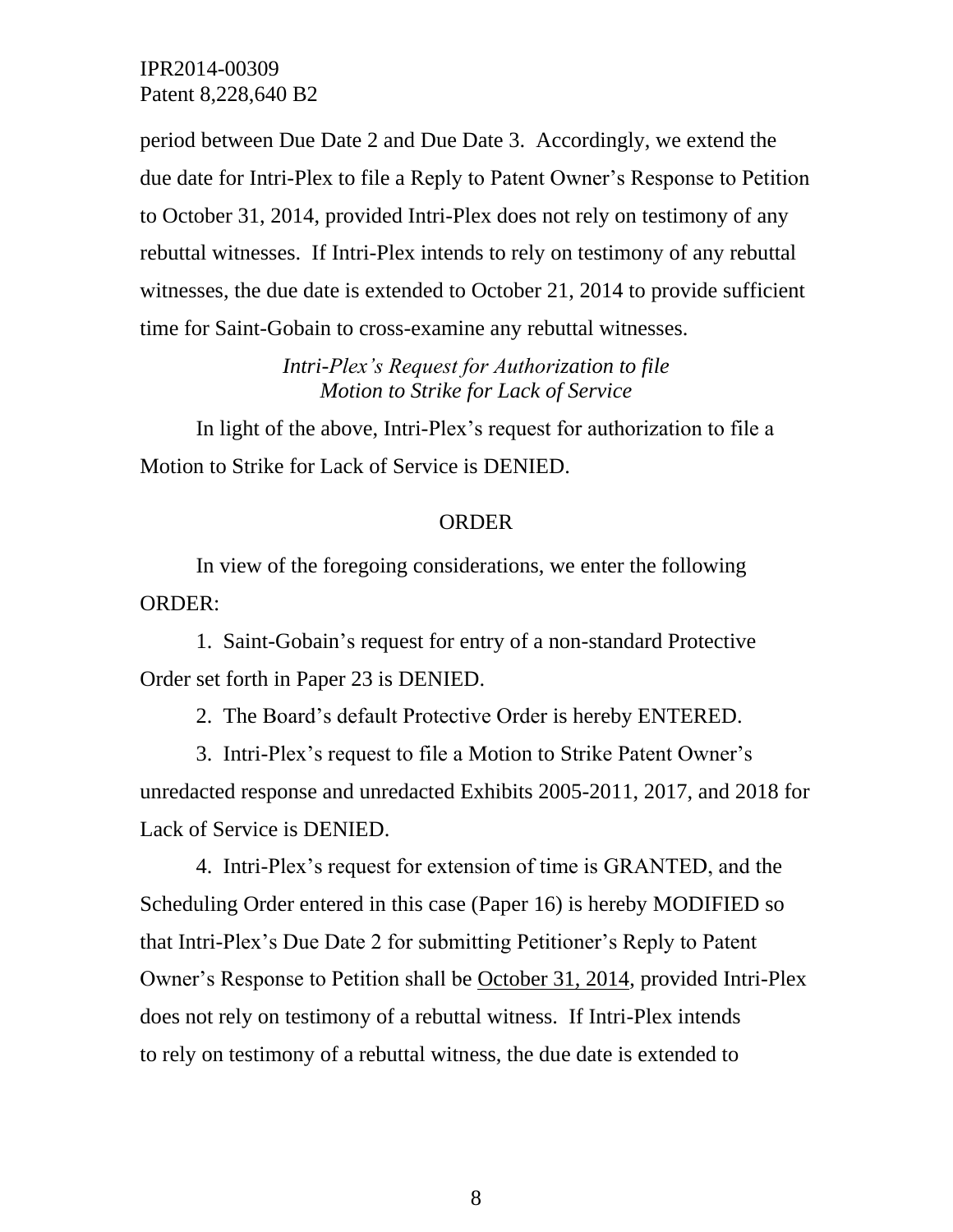October 21, 2014. All other Due Dates in the Scheduling Order shall remain in full force and effect.

5. Saint-Gobain shall have until September 3, 2014, to file substitute documents and declarations in lieu of the confidential and redacted versions of Patent Owner's Response (Papers 21  $& 22$ ); Exs. 2005-2011; and the Woodhead and Slayne Declarations (Exs. 2017 & 2018). All substitute documents shall be filed as new papers and exhibits. Saint-Gobain shall not materially change the substance of its Patent Owner's Response and supporting Exhibits and Declarations. The only changes to these materials that are authorized are to remove previous redactions, to replace appropriate citations, and to either delete confidential information from the Patent Owner's Response or substitute items of confidential information referred to in the Patent Owner's Response with other, less sensitive items of information.

6. Saint-Gobain shall have until September 5, 2014, to submit a written request to expunge Patent Owner's Confidential Response (Paper 21) and unredacted Exhibits 2005-2011, 2017, and 2018. Such materials shall remain provisionally sealed until disposition of such written request to expunge.

7. Within a reasonable time after service of Saint-Gobain's substitute Patent Owner's Response and supporting Exhibits and Declarations, counsel for Intri-Plex shall contact counsel for Saint-Gobain and provide reasonable assurance that confidential versions of Patent Owner's Response and supporting Exhibits and Declarations provided by Saint-Gobain to Intri-Plex for purposes of this motion proceeding have been permanently deleted or destroyed.

9